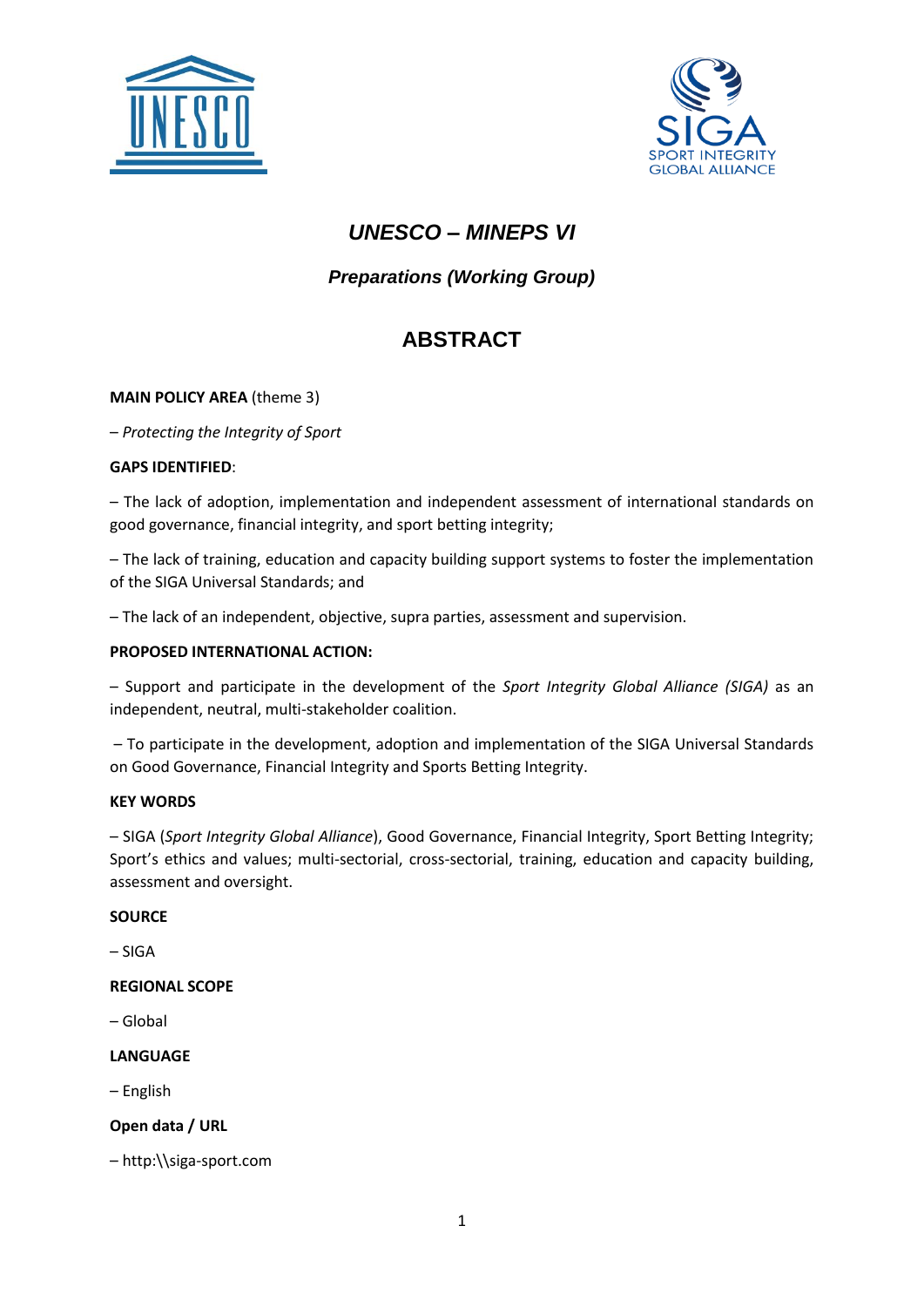



### *SYNOPSIS*

In November 2015, a group of 20 leading organisations from the world of sport, government, business, international organisations and civil society, gathered, for the first time ever, to discuss the crisis of integrity facing the sector of sport, and the consequent need for reform.

From this initial meeting, an informal coalition – a coalition of the concerned - has evolved and expanded, including 100 leading global organisations, including representation from the sports sector, governments and inter-governmental institutions, NGOs, sponsors, broadcasters and various academics and experts. This informal coalition, the first of its kind, is referred to as the *Sport Integrity Global Alliance*, or SIGA.

SIGA works towards a vision of sport played and governed under the highest integrity standards, free from any form of unethical, illicit and criminal activity, to safeguard sports values and ensure its positive impact and benefits to all citizens.

The mission of SIGA is to provide global leadership, promote good governance and safeguard the integrity of sport through a set of universal standards operated by an independent, neutral and global body.

The vision and mission will continue to be informed by stakeholder inputs to ensure it reflects the needs and intent of the founding members.

Over the past twelve months, SIGA has held various General Assemblies, taking place in 2016 in London (February), Madrid (April), Paris (June) and Cascais (September). During these various General Assemblies, important milestones and concrete action has been taken, including the following:

- $\triangleright$  The formal launch of SIGA as a global, independent and neutral sport integrity coalition;
- $\triangleright$  The signing of the Declaration of Core Principles on Sport Integrity;
- $\triangleright$  The unanimous approval of SIGA's Statement of Intent;
- $\triangleright$  The approval of the SIGA Concept Note, outlining the vision, mission, key strategic priorities and organisational structure;
- $\triangleright$  The creation of task forces to develop the SIGA statutes, governance model and business plan, and conduct the respective consultation processes;
- $\triangleright$  The appointment of the SIGA ad interim Council & Coordinator;
- The appointment of the Co-Chairs of the SIGA Steering Groups, Sponsors & Media Committee and Comms Working Group;
- $\triangleright$  Approval of the SIGA Universal Standards on Good Governance in Sport, Financial Integrity and Sports Betting Integrity; and
- $\triangleright$  Approval of the SIGA Statutes and incorporation of SIGA as a legal entity.

SIGA supporters have built a common ground, recognising and supporting:

a) The urgent need for fundamental reforms in sport, rooted in the core concepts of democracy, transparency, accountability, integrity and stakeholder representation, sine qua non condition for the recognition of the principle of autonomy of sport;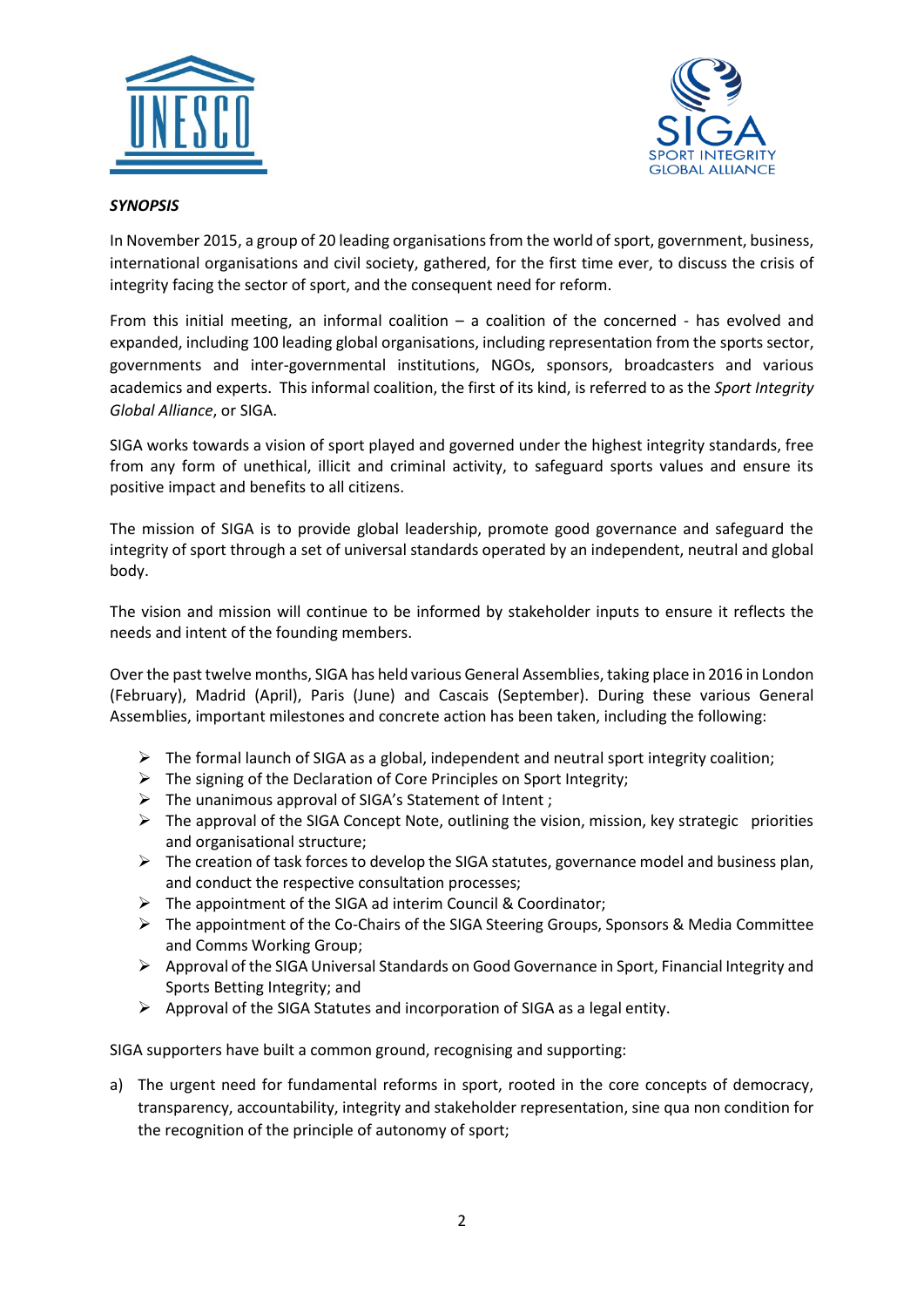



- b) The growth, advancement and success of the sport sector, and commitment to encourage the swift and immediate execution of core reforms that advance and ensure for the future the highest standards of good governance, financial integrity and sports betting integrity; and
- c) The need for reforms that reflect a strong and wholly credible commitment to preserve the integrity and essence of sport and its future, for the highest benefit to society and the economy;

SIGA is designed as an international, independent, neutral voluntary membership-based organisation, comprising of five categories of stakeholders (sport organisations, international organisations, governments, business sector and civil society.

Supporters of SIGA are united by an *Aspirational Statement*, a *Declaration of Core Principles on Sport Integrity* (*Core Principles*), and corresponding *Universal Standards* that aim to usher sport into a new era of transparency, accountability and integrity in sport.

The SIGA Universal Standards are focused on 3 (three) core areas for action: *Good Governance*, *Financial Integrity* and *Sports Betting Integrity*.

The SIGA Universal Standards are now under external consultation process.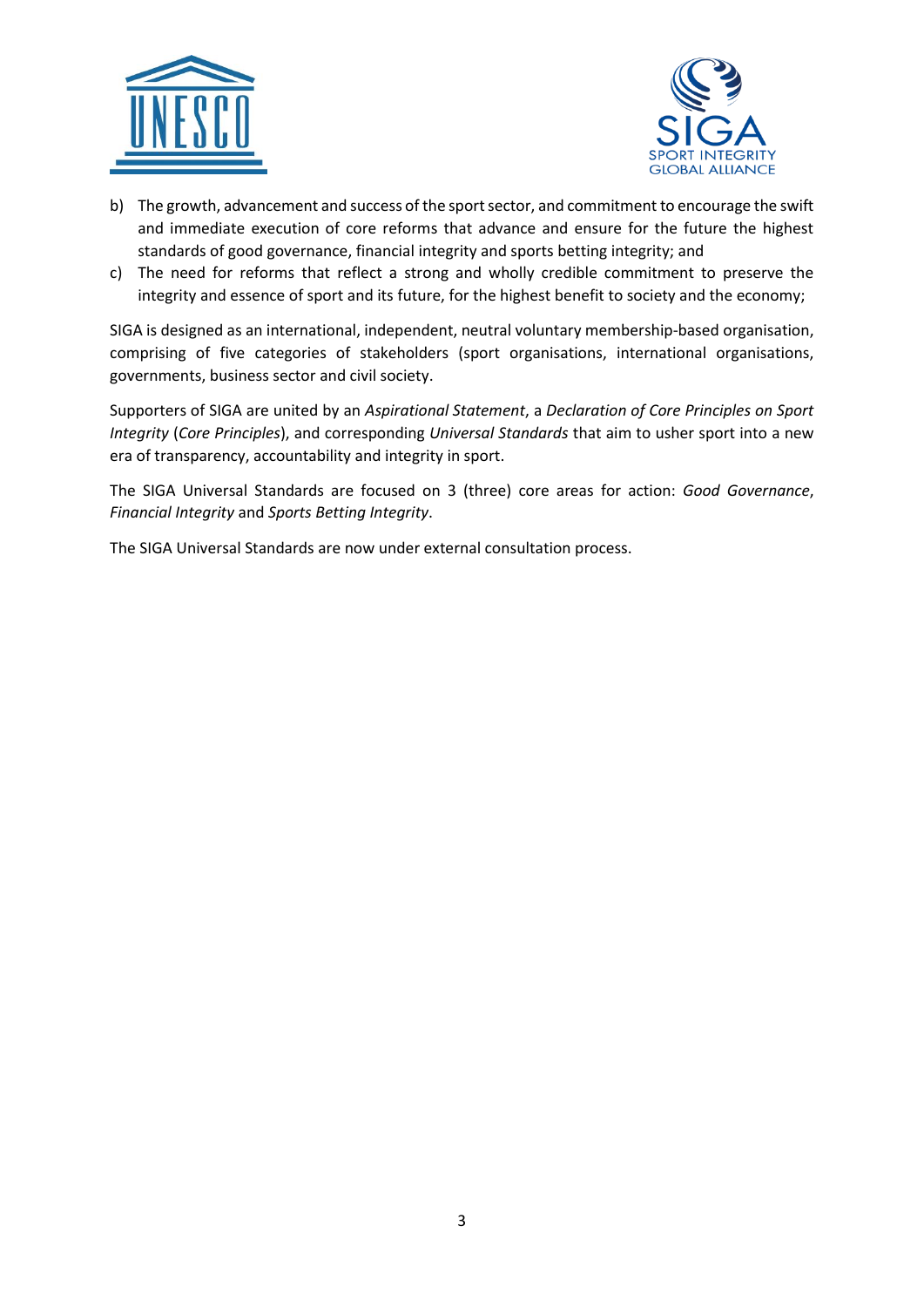



## *MAIN POLICY AREA* **(***theme 3***) – Protecting the integrity of sport**

## *SPECIFIC POLICY AREAS*

III.1 Good governance of sports organisations

- III.3 Fight against manipulation of sports competitions
- III.4 Protection of participants, spectators and workers
- III.7 Prevention education and awareness raising

## **IDENTIFY GAPS and PROPOSE INTERNATIONAL ACTION:**

In accordance with objectives set for MINEPS V follow-up, in particular the *Recommendations* of the *Declaration of Berlin*, it was concluded, under the *theme 3* – Protecting the integrity of sport –, that *the sport sector needs to provide effective responses to concerns linked to phenomena such as doping, corruption, political exploitation and manipulation of sport competitions, which jeopardize the integrity and the ethical values of sport*. It is further added that *concerted action and co-operation worldwide between relevant stakeholders at all levels is required to protect the integrity and potential benefits of sport*.

In light of these objectives and bearing in mind that one of the central methodological purposes is to present practical solutions, it is forward information relating to *SIGA, the Sport Integrity Global Alliance*, cfr. annexes.

### **NORMS**

### (*Berlin Declaration*)

*3.6 Stressing that efforts to protect the integrity of sport will be successful if they are shared by the whole Sport Movement, governments, the betting and other related industries, the media, athletes and their close entourage, and society at large;*

*3.11 Being convinced that better governance and strong and diverse role models in the Sport Movement can help create an environment in which the manipulation of sport competitions is unlikely, and where the social value of sport is fully realized;*

*3.17 Assume leadership in assessing the nature and scope of threats to the integrity of sport and developing appropriate policy to address these threats at national, regional and international levels;*

*3.19 Ensure, in accordance with national and international law, a collaborative, continual, effective and dynamic exchange of information among all stakeholder groups in securing integrity in sport;* 

*3.22 Promote interdisciplinary research around the manipulation of sport competitions, particularly in criminal science, sport science, biotechnology, ethics, economics and law and use*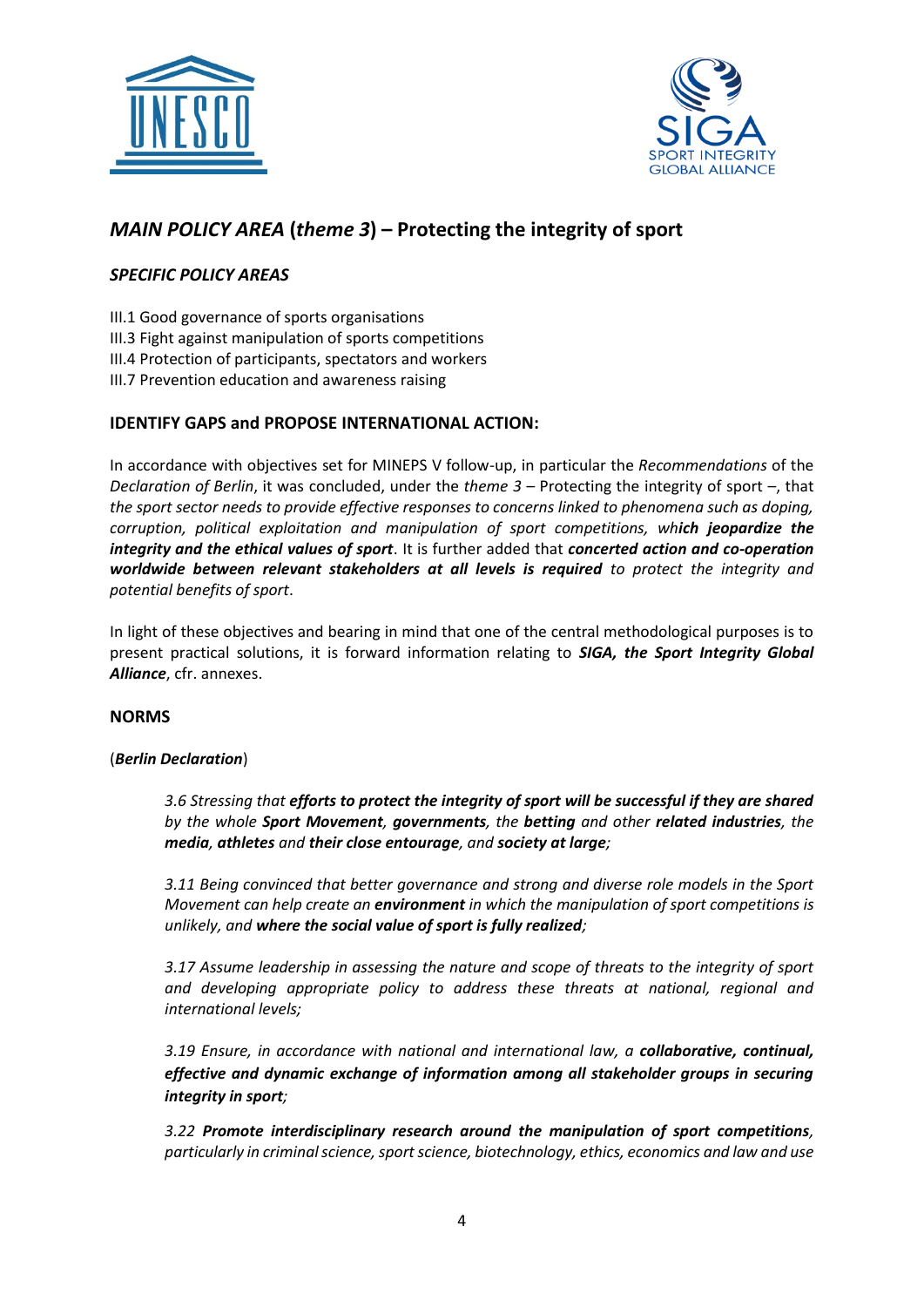



*the results of the scientific research for political consultation, prevention education and public awareness raising;*

*3.39 Establish or reinforce transparent, democratic decision-making structures to enhance integrity, accountability, equal treatment and sustainability;* 

### *3.42 Adopt binding good governance rules, which include:*

*a) measures to strengthen democratic structures and transparency at the level of federations and associations/clubs; individual actors, including sponsors and investors, must not use their influence to undermine the integrity of sport;* 

*b) reliable and sound management of financial affairs (including salary payment according to work contract provisions);*

*3.41 Cooperate with governmental and non-governmental organizations and institutions to develop an international prevention programme to preserve the integrity of sport, with a focus on training and education.*

### (*International Charter of Physical Education, Physical Activity and Sport*)

*Article 10 of the Revised Charter: "Protection and promotion of the integrity and ethical values of physical education, physical activity and sport must be a constant concern for all"*

*10.4 All organizations and institutions dealing with physical education, physical activity and sport must implement principles of good governance. These include transparent and democratic procedures for elections and decision-making, regular consultations with stakeholder groups, as well as clear provisions for the redistribution of funds, and the rigorous enforcement of the principles of accountability and transparency.*

*10.7 Public authorities which contribute financial, material or other support to providers of physical education, physical activity and sport, have a right and duty to audit and control the proper use of the resources they have granted on behalf of society.*

(**SDG's – SUSTAINABLE DEVELOPMENT GOALS** – General Assembly resolution 70/1, "*Transforming our world: the 2030 Agenda for Sustainable Development*")

### *Sustainable Development Goal 4*

**Ensure inclusive and equitable quality education** and promote lifelong learning opportunities for all

*35. Quality early education provides children with basic cognitive and language skills and fosters emotional development.*

[SIGA Training, Education & Capacity Building]

### *Sustainable Development Goal 16*

Promote peaceful and inclusive societies for sustainable development, provide access to justice for all and **build effective, accountable and inclusive institutions at all levels**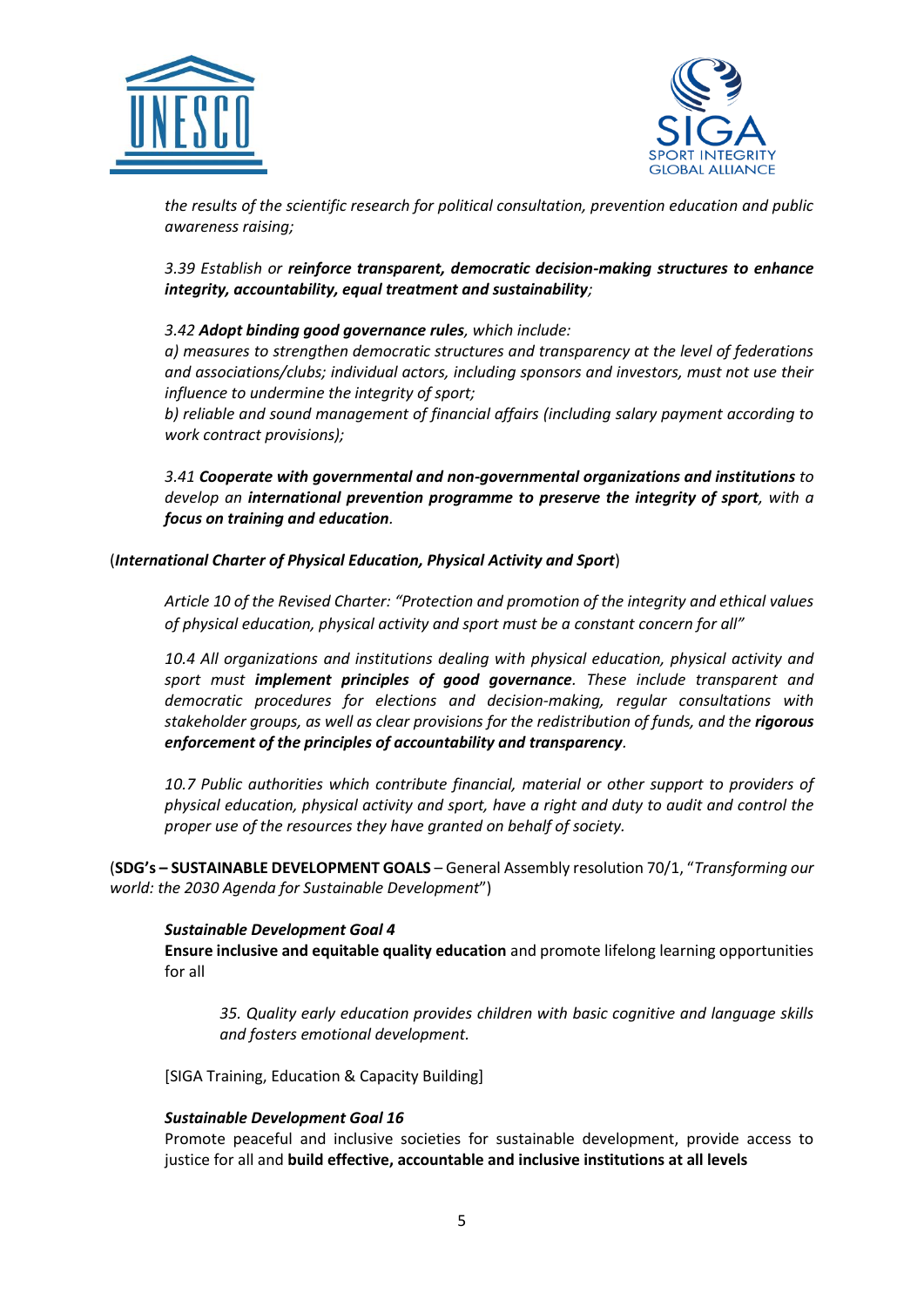



*106. Peace, justice and effective, accountable and inclusive institutions are at the core of sustainable development.*

- ̶ End abuse, exploitation, trafficking and all forms of violence against of children
- ̶ Reduce illicit financial flows and combat all forms of organized crime
- ̶ Substantially reduce corruption and bribery in all their forms
- ̶ Develop effective, accountable and transparent institutions at all levels
- ̶ Ensure responsive, inclusive, participatory and representative decision making at all levels
- ̶ Broaden and strengthen the participation of developing countries in the institutions of global governance

[SIGA Core Principles in Sport Integrity & SIGA Universal Standards on Good Governance in Sport and SIGA Universal Standards on Financial Integrity in Sport]

### *Sustainable Development Goal 17*

Strengthen the means of implementation and revitalize the Global Partnership for Sustainable Development

*117. Achieving the ambitious targets of the 2030 Agenda requires a revitalized and enhanced global partnership that brings together Governments, civil society, the private sector, the United Nations system and other actors and mobilizes all available resources.*